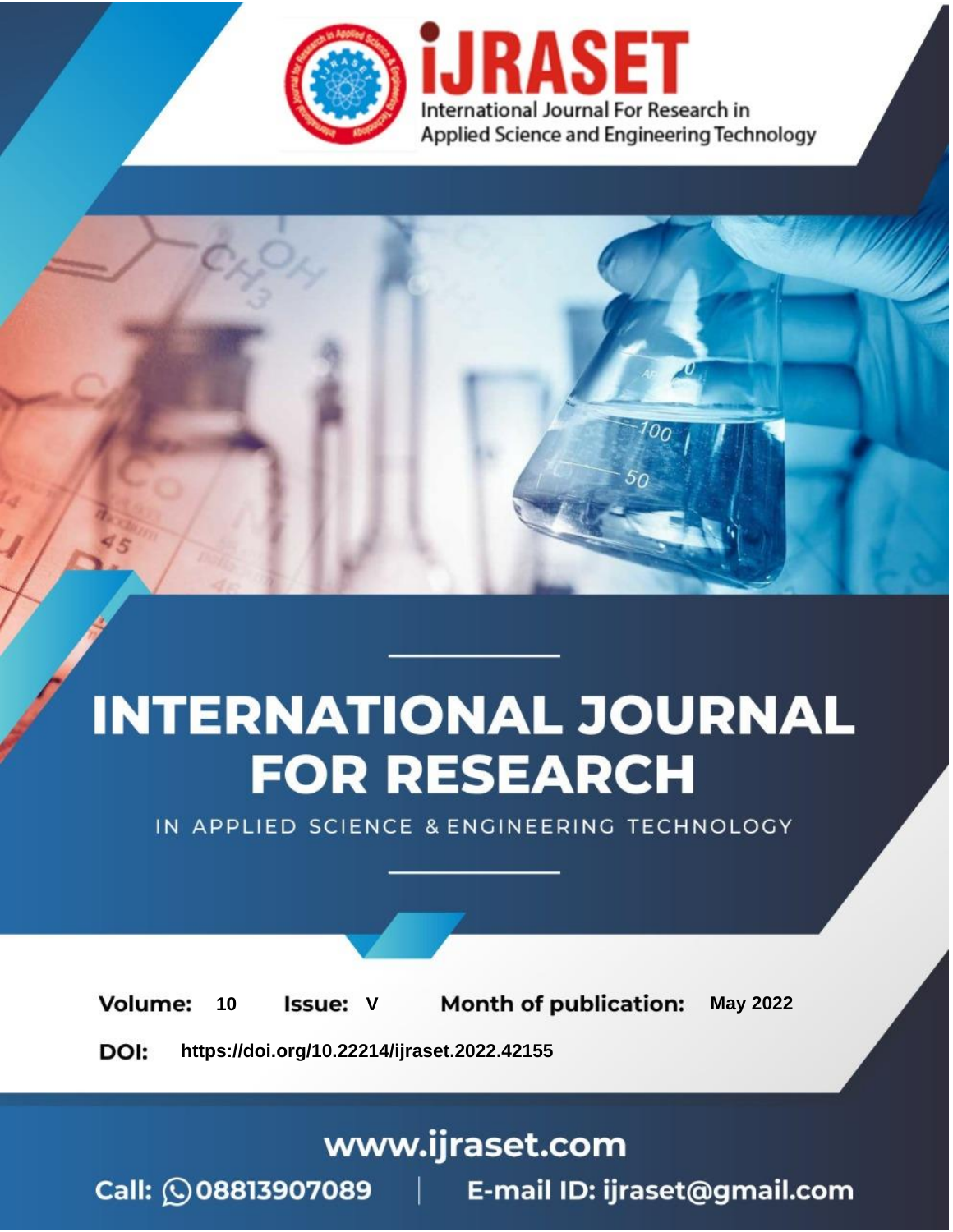

International Journal for Research in Applied Science & Engineering Technology (IJRASET**)**

 *ISSN: 2321-9653; IC Value: 45.98; SJ Impact Factor: 7.538 Volume 10 Issue V May 2022- Available at www.ijraset.com*

### **Electric Scoot**

Saurabh Sahu<sup>1</sup>, Abhijeet Chavan<sup>2</sup>, Gaurav Ghodeswarl<sup>3</sup>, Rohit Bijawe<sup>4</sup>, Jeet Kubade<sup>5</sup>, Sahil Tiwari<sup>6</sup>, Pallavi Mesharam<sup>7</sup>, Nachiket Kherde<sup>8</sup>

*1, 2, 3, 4, 5, 6, 7 Student, <sup>8</sup>Professor, Dept. of Mechanical Engineering, H.V.P.M. College of Engineering and Technology, Amravati, India*

*Abstract: In today's world, the infrastructure of College and Industries are becoming large so if one has to travel or visit from one place to another he has to walk a long distance and sometimes it becomes very hasty and inconvenient. Sometimes after too many travelling on campus, it causes strain and pain in the body. So to travel these distances two-wheeled or three-wheeled electric scooter like Segway PT, Irrway were introduced .But, these scooters are very costly such as they start from ₹ 50,000. Another problem with that vehicle is that they are difficult to handle when we drive the first time. So in alternate to this product, we developed whole newly designed product and this is Reliable, Eco-friendly, a Compact vehicle for the campus. Its utilities are college campus, Airports, Industries, Recreational Parks, Sanctuaries, Museums, Palaces, Villas etc. So our project is on design and fabrication of three-wheel vehicle and also its multipurpose utility among the society. The concept of the model taken from children's scooter bicycle. The complete body looks like a scooter bicycle in which platform is provided for standing and driving the powered scooter. This product is a battery powered and motor-driven vehicle. The scooter is intended to use in indoors areas as well as in outdoor areas, due to the absence of any type of pollution causing drive mechanism such as petrol engines.*

#### **I. INTRODUCTION**

An electric scooter is a battery-operated one-person capacity vehicle which is specially designed for people with low mobility. It is generally used by those who have difficulty in walking for long periods of time. Scooters are available in three common designs, those intended for indoor use, those for outdoor use, and those that are used for both. An electric scooter may have three wheels or four. Since it runs on battery power, it does not create pollution. A typical electric scooter requires a pair of batteries, but the batteries are rechargeable. The length of time an electric scooter can run on each charge depends significantly on its battery's type, rating and capacity. The most common batteries are advertised to run for about eight hours, and between 20-30 miles, before needs to be charged. Some people are a little wary of purchasing an electric scooter because they fear it will be difficult to operate. In fact, the control console makes it quite simple once a person gets the feel for it. Electric scooters are also equipped with advanced brake systems, so stopping is simple and comfortable. The brake begins to engage as soon as the operator lets off the throttle, so there is little chance for abrupt or jarring stops. Most scooters also have a parking brake to keep the electric scooter from rolling when parked.

#### **II. LITERATURE REVIEW**

The project aims to underscore the importance of tapping alternative and clean energy sources to address various energy issues confronting the global environmental landscape. The major objective of the projects to design and fabricate an Electric two wheel Scoot. Project is primarily designed for green mobility thus it will also help to control the pollution which is one of the major crises nowadays. Increasing interest from large manufacturers and decreasing battery costs offer an opportunity to drastically change the current market landscape for electric motorcycles and electric scoot. With well-known players such as Yamaha and Harley Davidson poised to expand offerings into this space, and low battery costs making products more affordable, sales of these vehicles are expected to experience stable and continuous growth in the coming decade. According to a recent report from Navigant Research, sales of electric motorcycles and scoot are expected to total 55 million from 2015 to 2024. In the India recently threewheel electric scoot, designed for short distance mobility, was introduced on an experimental basis at the Mysore palace and the zoo during the Dussehra season in 2016. The manufacturers are also in talks with the Tourism Department about introducing the scooter in different places of tourist interest across the State. After reviewing this we can finally say that wheel motor in electric scoot can be effectively used. And it also occupies less space compare to conventional drive and having less weight which is major advantages for this motor. Also dry battery is suitable for small utility vehicle as it has low maintenance cost and large current density. Which directly said that it can suitable with our two-wheel campus vehicle. After this whole reviewing process, we started working our next phase of proposed methodology.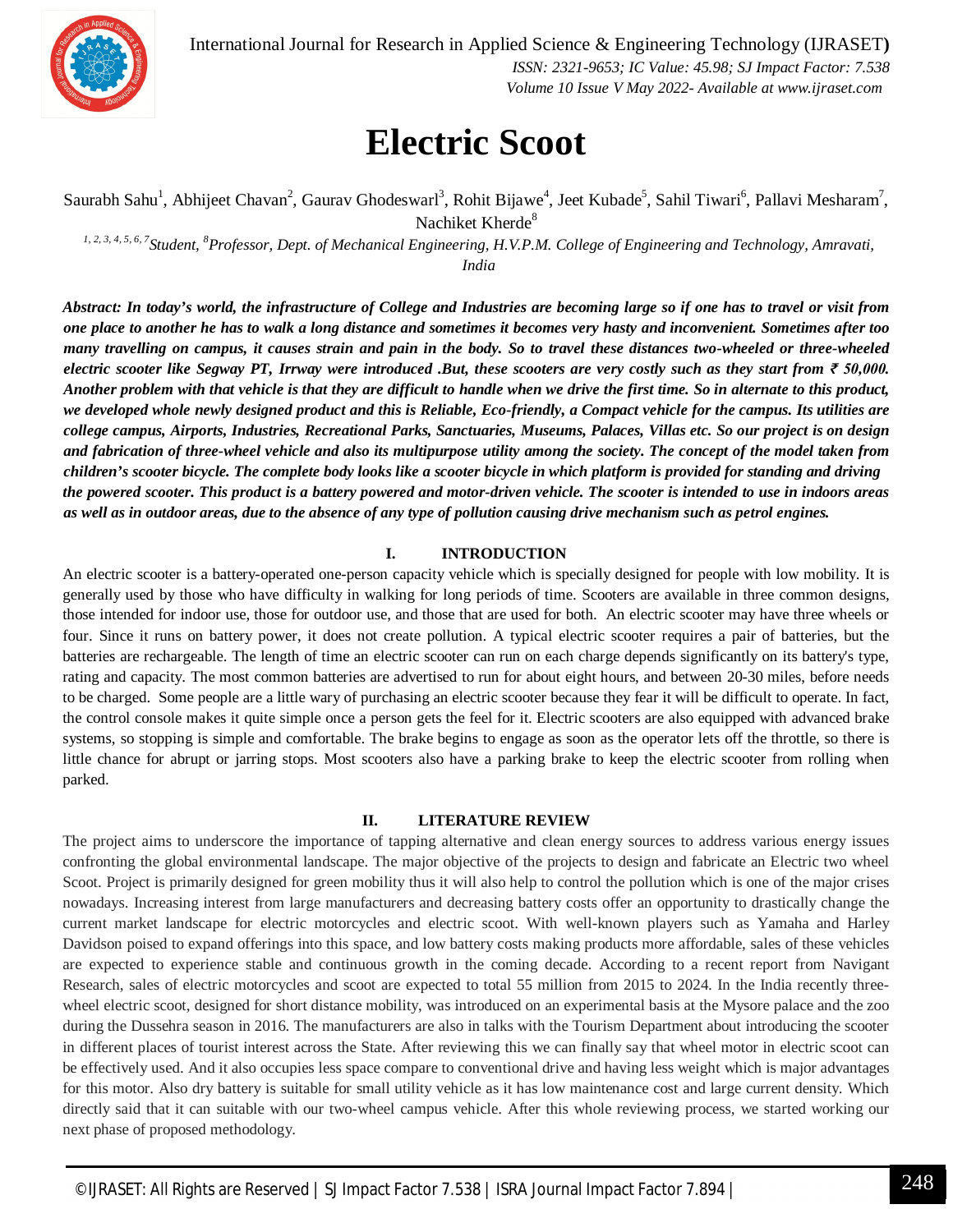

#### International Journal for Research in Applied Science & Engineering Technology (IJRASET**)**  *ISSN: 2321-9653; IC Value: 45.98; SJ Impact Factor: 7.538*

 *Volume 10 Issue V May 2022- Available at www.ijraset.com*

The companies like Segway & MI have launched their electrical models since last few years. Their concept was very authentic and reliable for using in campus especially for the employees of organization. But, their price was very hefty and it caused much capital Mechanical Projects: Learnmech.com14 to invest for the large scale amount and that was not affordable by the buyers and dealers. And thus it became major problem and drawback for the companies that they couldn't even reach the break-even point for their production and eventually they were in loss.



Fig. 1: Electric Scoot.

#### **III. COMPONENT OF ELECTRIC SCOOT**

#### *A. Battery*

- *1)* Battery is the main fuel source for our vehicle that supplies energy for its functioning, the scooter been electric powered requires the supply of DC current source. We are use following battery.
- *2)* Battery type:- dry battery 12V 9.0Ah. (use in ups system & LED inventer)
- *3)* Charging time :- 15 V , 1 A
- *4)* Minimum time 3 to 4 hr.



Fig. 2 :-Battery

#### *B. Motor*

Motors are the devices that convert the electrical energy into mechanical energy and causes the vehicle to propel. Basic working principle of DC motor is based on the fact that whenever a current carrying conductor is placed inside a magnetic field, there will be mechanical force experienced by that conductor.

- *1)* It's motor use in car AC blower (indica)
- *2)* Motor RPM is 3000 to 3600 depend upon V &A.
- *3)* Torque of motor is 140nm.



. Fig 3 : Motor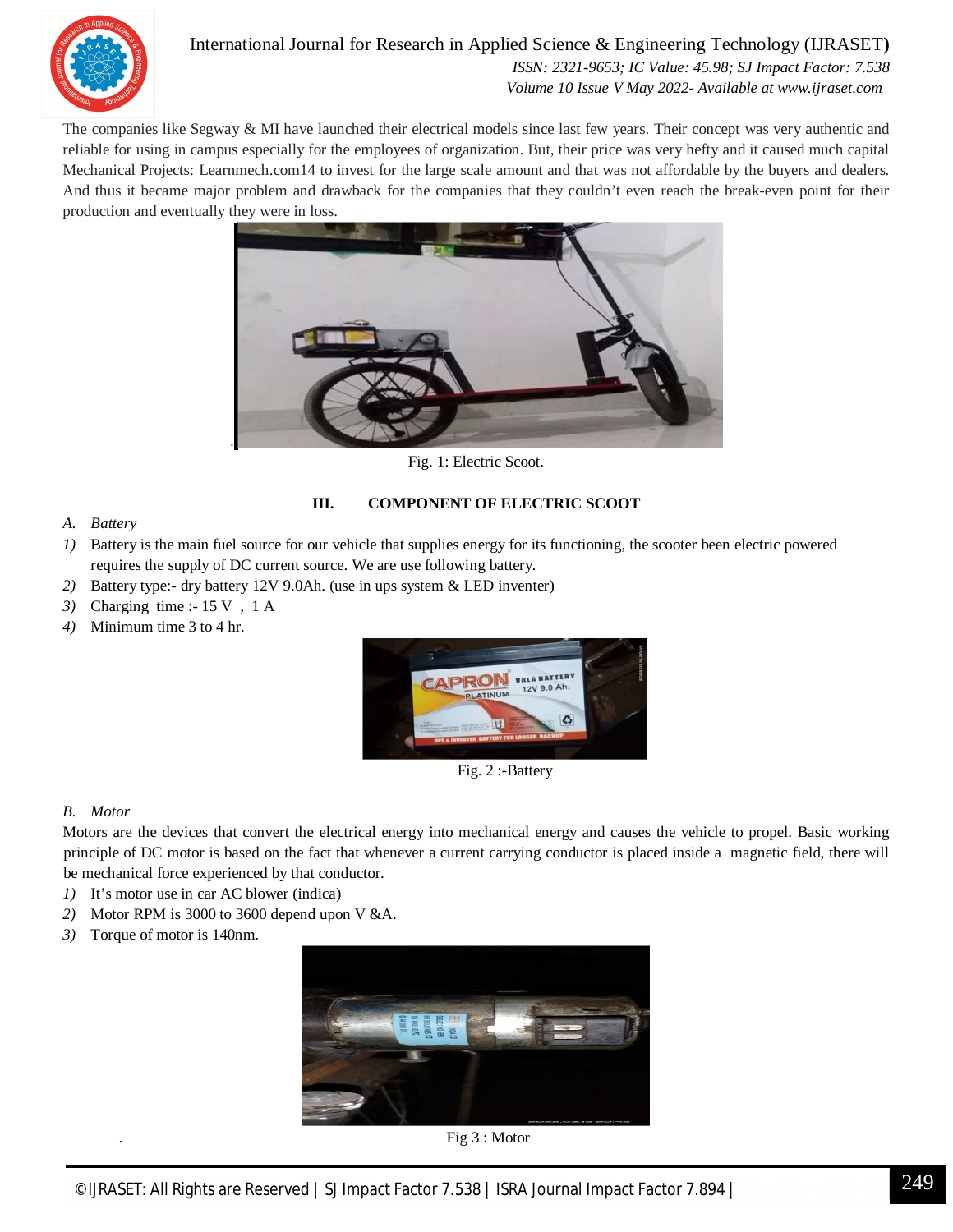

International Journal for Research in Applied Science & Engineering Technology (IJRASET**)**  *ISSN: 2321-9653; IC Value: 45.98; SJ Impact Factor: 7.538*

 *Volume 10 Issue V May 2022- Available at www.ijraset.com*

#### *C. Wheel*

A wheel is a circular component that is made to rotate on an axle bearing. The wheel is one of the major components of the wheel and axle which is one of the six simple machines.Wheels along with the axles, allow heavy objects to be moved easily allowing movement or transportation while supporting a load or performing labor in machines.

Front & rear wheel radius is 7 inch. front & rear wheel width is 2 inch.

Center to center distance in 35.5 inch.



Fig 4: Wheel

#### *D. Brakes*

We are using shoe brakes in e scoot, its also known as bicycle brake pad or brake block Rubber asbestos. They rub against the wheel or disc to slow down or stop the e scoot.Brake shoes moulded power brake type made from high quality rubber & insulated steel plate. Brake pads can be made of leather, rubber or cork and are often mounted in metal "shoes". Rim brakes are typically actuated by a lever mounted on the handlebar.



Fig. 5: Brakes

#### **IV. MATERIAL USED IN ELECTRIC SCOOT STRUCTURE**

Material used in electric scoot is mild steel. Density is define as the mass per unit volume. The density of mild steel is 7860 kg/m<sup>3</sup>. Mild steel is low carbon steel.

- *1)* Physical properties of mild steel.
- *2)* High tensile strength.
- *3)* High impact strength.
- *4)* Good ductility and weldability.
- *5)* A magnetic metal due to its ferrite content .
- *6)* Good malleability with cold forming possibilities.
- *7)* Not suitable for heat treatment to improve properties.
- *8)* Properties of rectangular MS steel pipes.
- *9)* They have high tensile strength.
- *10)* Owing to the presence of a high amount of iron and ferrite, they have magnetic properties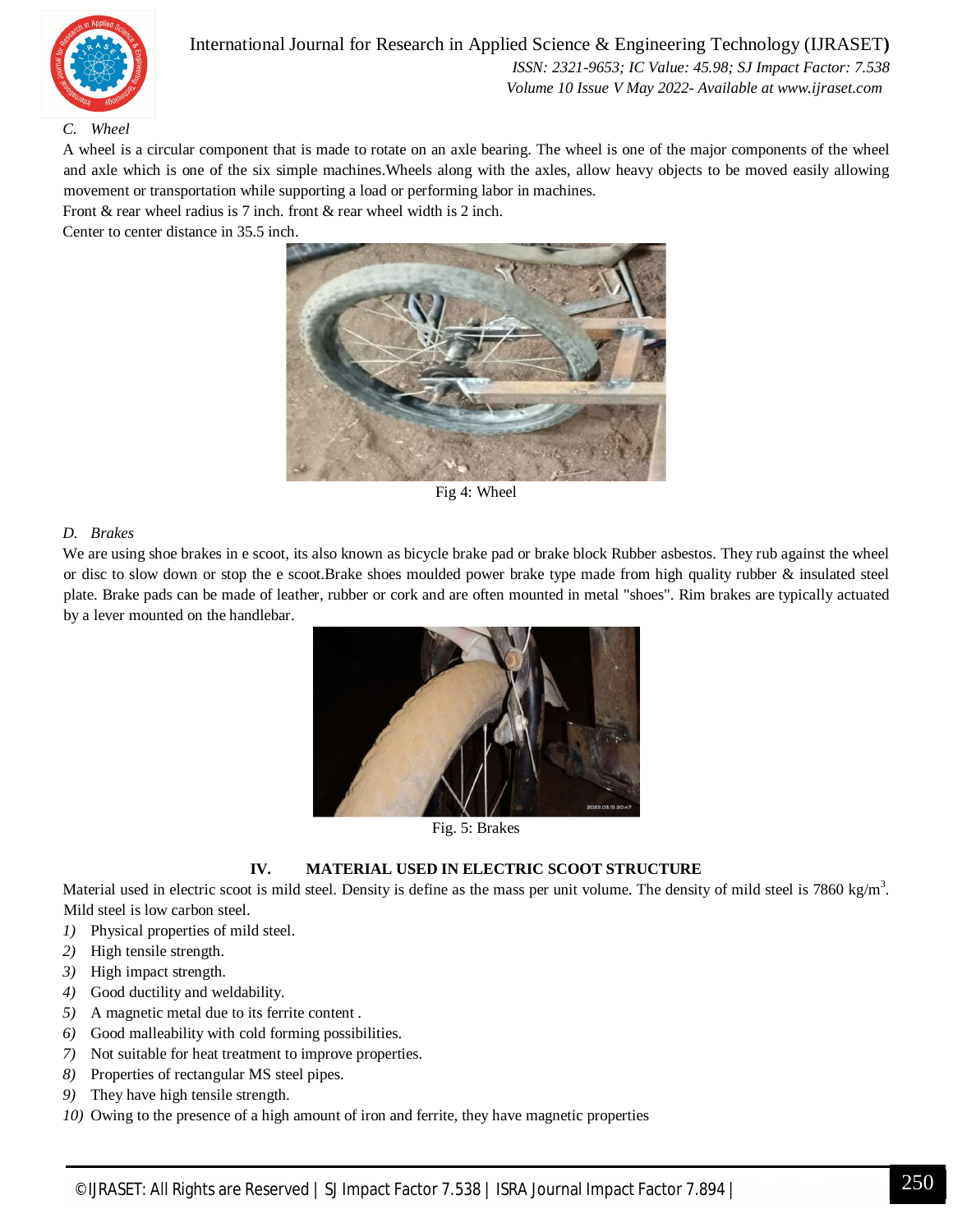International Journal for Research in Applied Science & Engineering Technology (IJRASET**)**



 *ISSN: 2321-9653; IC Value: 45.98; SJ Impact Factor: 7.538 Volume 10 Issue V May 2022- Available at www.ijraset.com*

#### **V. ADVANTAGES OF ELECTRIC SCOOT**

Electric Scoot has following advantages:

- *1)* It is Eco-Friendly.
- *2)* It can easily be used for short-distance travels i.e. College tours, factory tours etc.
- *3)* Skipping traffic jams.
- *4)* Easy to find a parking space.
- *5)* No air pollution.
- *6)* Don't need a driver's license.
- *7)* Low maintenance costs.

#### **VI. CONCLUSION**

The project deals with the design and fabrication of Electric Scooter that promotes economical and eco-friendly means of transport for everyone. As the initial step, a literature survey on related systems and projects were conducted. A suitable design was proposed but due to infeasibility incurred in making the model, we decided to make a scaled-down prototype changing the design accordingly. The design dimensions and aspects were successfully calculated and analyzed. Materials and components for the fabrication of the project were compared and selected. The vehicle is used to reduce the manual effort i.e. in place of conventional cycle; and gives more displacement with lesser effort. This scooter has only three wheels, looks robust and lets you take it for a ride according to its design. Many systems can be improved in the future to optimize the manufacturing of the vehicle. Solar panels and Dynamo generators can be incorporated with the vehicle for charging while driving. Light weight carbon fiber can be used to reduce the overall weight of the vehicle and improves strength. This system can be efficiently used anywhere whether it is outdoor or indoor. This utilizes highly fuel-saving technology which is a major requirement of this era. We developed a branch and bound approach which is coupled with quick, effective bounds to optimize the Electric Scooter which serves the purpose of travelling and also use the non- renewable energy resources. On the whole, we are satisfied with our project.

#### **REFERENCE**

- [1] Ajan C R, Ajay Sugadan K, Akshay Balachandran, Antoni Rijo, Renji C R, Walking Bike, Volume: 4 Issue: 10 Oct 2017, International Journal of Innovative Research in Advanced Engineering (IJIRAE), ISSN: 2349-2163
- [2] Prof. P. R. Gajbhiye, Prof. Dhananjay G. Dange, Shubham. C. Hingnekar, Raunak. V. Kondalwar, Nazeefuddin Jamal, Mohit. G. Sonwane, Mohit. G. Shete, Design And Fabrication Of Treadmill Cycle, Volume: 3 Issue: 2 2017, IJARIIE-ISSN(O)-2395-4396
- [3] Juned Barade, Anup Janwe, Kashif Ali Nawab, Saif Khan, Treadmill Bicycle, Volume: 4 Issue: 3 Mar 2017, International Research Journal of Engineering and Technology (IRJET), e-ISSN: 2395 -0056, p-ISSN: 2395-0072
- [4] Suhasinee Ravindra Deshmukh, Namita Vishnu Sanap, Rahul Eknath Dhoble, Design Of Walking Bike, Volume: 2 Issue: 5 May 2016, International Journal of Innovative Research in Science and Engineering, ISSN: 2454-9665 Engineering and Technology (IRJET) e-ISSN: 2395-0056 Volume: 08 Issue: 04 | Apr 2021.